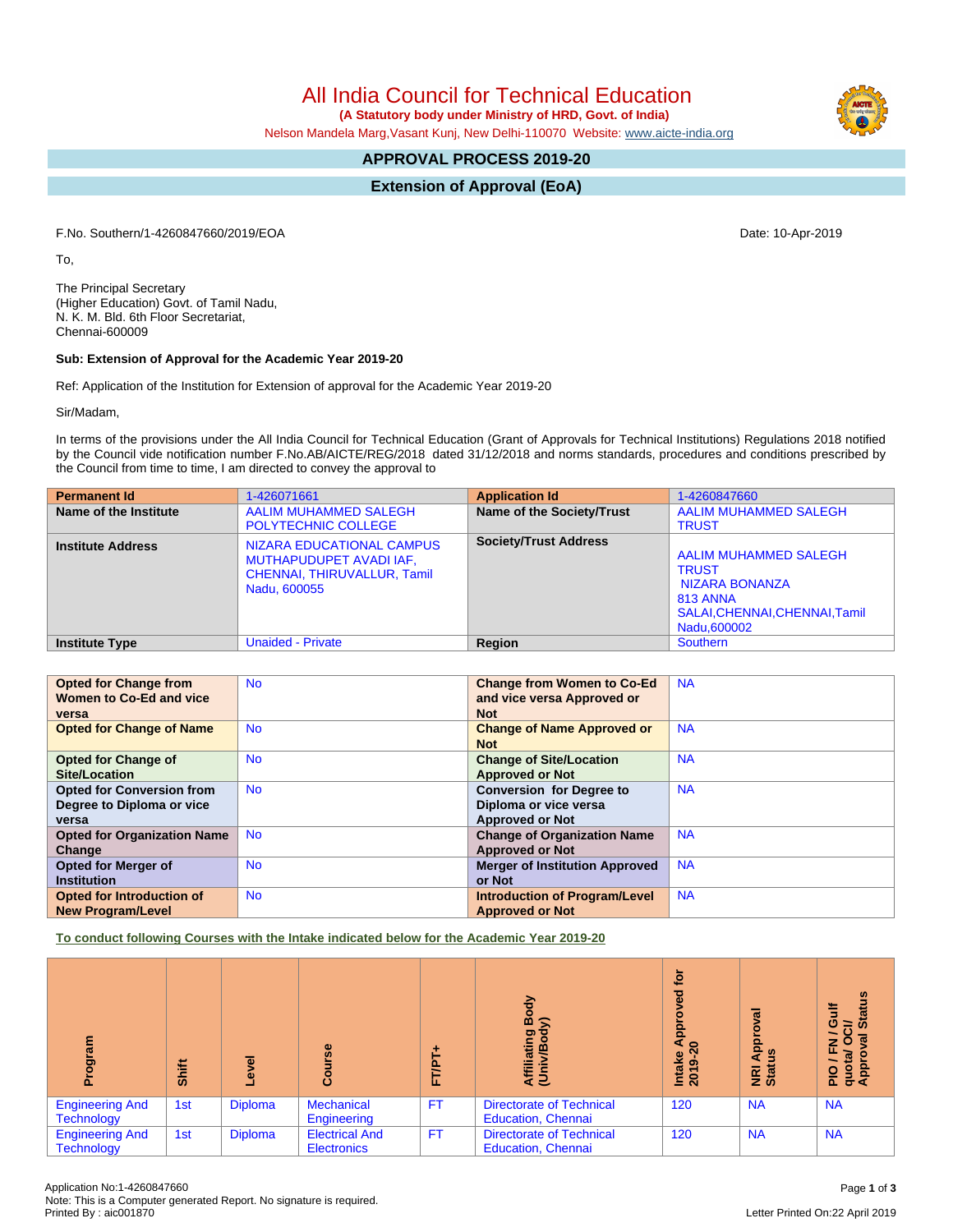|                                             |     |                | Engineering                    |     |                                                       |    |           |           |
|---------------------------------------------|-----|----------------|--------------------------------|-----|-------------------------------------------------------|----|-----------|-----------|
| <b>Engineering And</b><br><b>Technology</b> | 1st | <b>Diploma</b> | Electronics &<br>Communication | FT. | Directorate of Technical<br><b>Education, Chennai</b> | 60 | <b>NA</b> | <b>NA</b> |
|                                             |     |                | Engg                           |     |                                                       |    |           |           |
| <b>Engineering And</b>                      | 1st | <b>Diploma</b> | Computer                       | FT. | Directorate of Technical                              | 60 | <b>NA</b> | <b>NA</b> |
| <b>Technology</b>                           |     |                | Engineering                    |     | <b>Education, Chennai</b>                             |    |           |           |
| <b>Engineering And</b>                      | 1st | <b>Diploma</b> | Automobile                     | FT. | Directorate of Technical                              | 60 | <b>NA</b> | <b>NA</b> |
| <b>Technology</b>                           |     |                | Engineering                    |     | <b>Education, Chennai</b>                             |    |           |           |

+FT –Full Time,PT-Part Time

In case of any differences in content in this Computer generated Extension of Approval Letter, the content/information as approved by the Executive Council / General Council as available on the record of AICTE shall be final and binding.

Strict compliance of Anti-Ragging Regulation: - Approval is subject to strict compliance of provisions made in AICTE Regulation notified vide F. No. 37- 3/Legal/AICTE/2009 dated July 1, 2009 for Prevention and Prohibition of Ragging in Technical Institutions. In case Institution fails to take adequate steps to Prevent Ragging or fails to act in accordance with AICTE Regulation or fails to punish perpetrators or incidents of Ragging, it will be liable to take any action as defined under clause 9(4) of the said Regulation.

#### **It is mandatory to comply all the essential requirements as given in APH 2019-20(appendix 6)**

NOTE: If the State Government / UT / DTE / DME has a reservation policy for admission in Technical Education Institutes and the same is applicable to Private & Self-financing Technical Institutions, then the State Government / UT/ DTE / DME shall ensure that 10 % of Reservation for EWS would be operational from the Academic year 2019-20 without affecting the percentage reservations of SC/ST/OBC/General . However, this would not be applicable in the case of Minority Institutions referred to the clause (1) of Article 30 of **Constitution of India.**

> **Prof. A.P Mittal Member Secretary, AICTE**

Copy to:

- **1. The Director Of Technical Education\*\*, Tamil Nadu**
- **2. The Registrar\*\*,** Directorate Of Technical Education, Chennai
- **3. The Principal / Director,** Aalim Muhammed Salegh Polytechnic College Nizara Educational Campus Muthapudupet Avadi Iaf, Chennai,Thiruvallur, Tamil Nadu,600055
- **4. The Secretary / Chairman,** Aalim Muhammed Salegh Trust

Aalim Muhammed Salegh Trust Nizara Bonanza 813 Anna Salai. Chennai,Chennai, Tamil Nadu,600002

## **5. The Regional Officer,**

All India Council for Technical Education Shastri Bhawan 26, Haddows Road Chennai - 600 006, Tamil Nadu

## **6. Guard File(AICTE)**